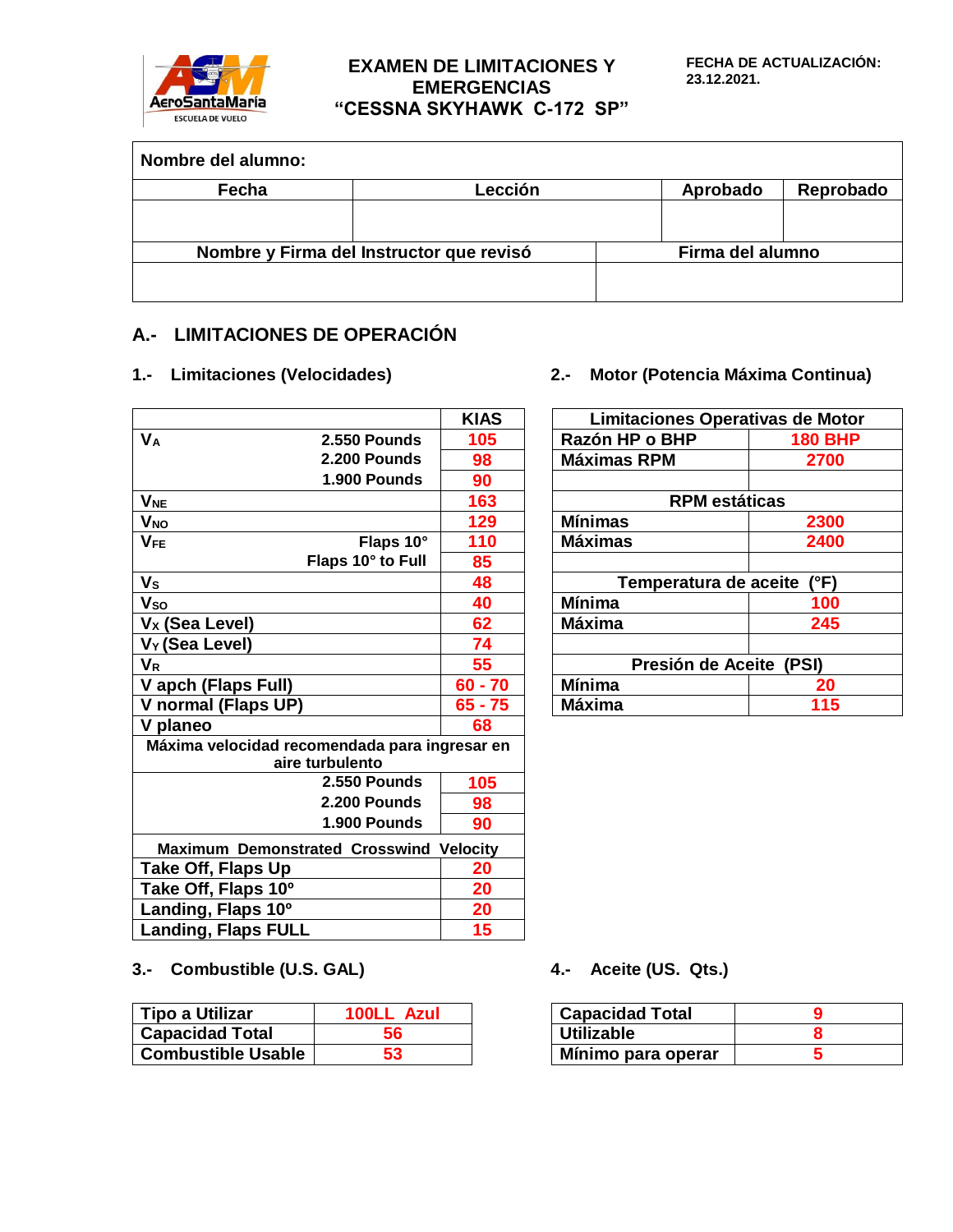### **5 . - Pesos (LBS)**

| <b>Máximo TAKE-OFF</b> |  |
|------------------------|--|
| <b>Máximo Equipaje</b> |  |

#### **6 . - Limites de maniobra (Cat. Normal)**

| <b>MANIOBRA</b>                                               | <b>KIAS</b>              |
|---------------------------------------------------------------|--------------------------|
| <b>Chandela</b>                                               | 105                      |
| <b>Ocho Flojo</b>                                             | 105                      |
| <b>Escarpados</b>                                             | 95                       |
| <b>Stalls</b> (except whip stalls)                            | <b>Slow deceleration</b> |
| El uso brusco de los<br>controles<br>está<br>prohibido sobre: | 105                      |

#### **7 . - Limites de maniobra (Cat. Utilitaria )**

| <b>MANIOBRA</b>                    | <b>KIAS</b>              |
|------------------------------------|--------------------------|
| <b>Chandela</b>                    | 105                      |
| <b>Ocho Flojo</b>                  | 105                      |
| <b>Escarpados</b>                  | 95                       |
| <b>Spins</b>                       | <b>Slow deceleration</b> |
| <b>Stalls</b> (except whip stalls) | <b>Slow deceleration</b> |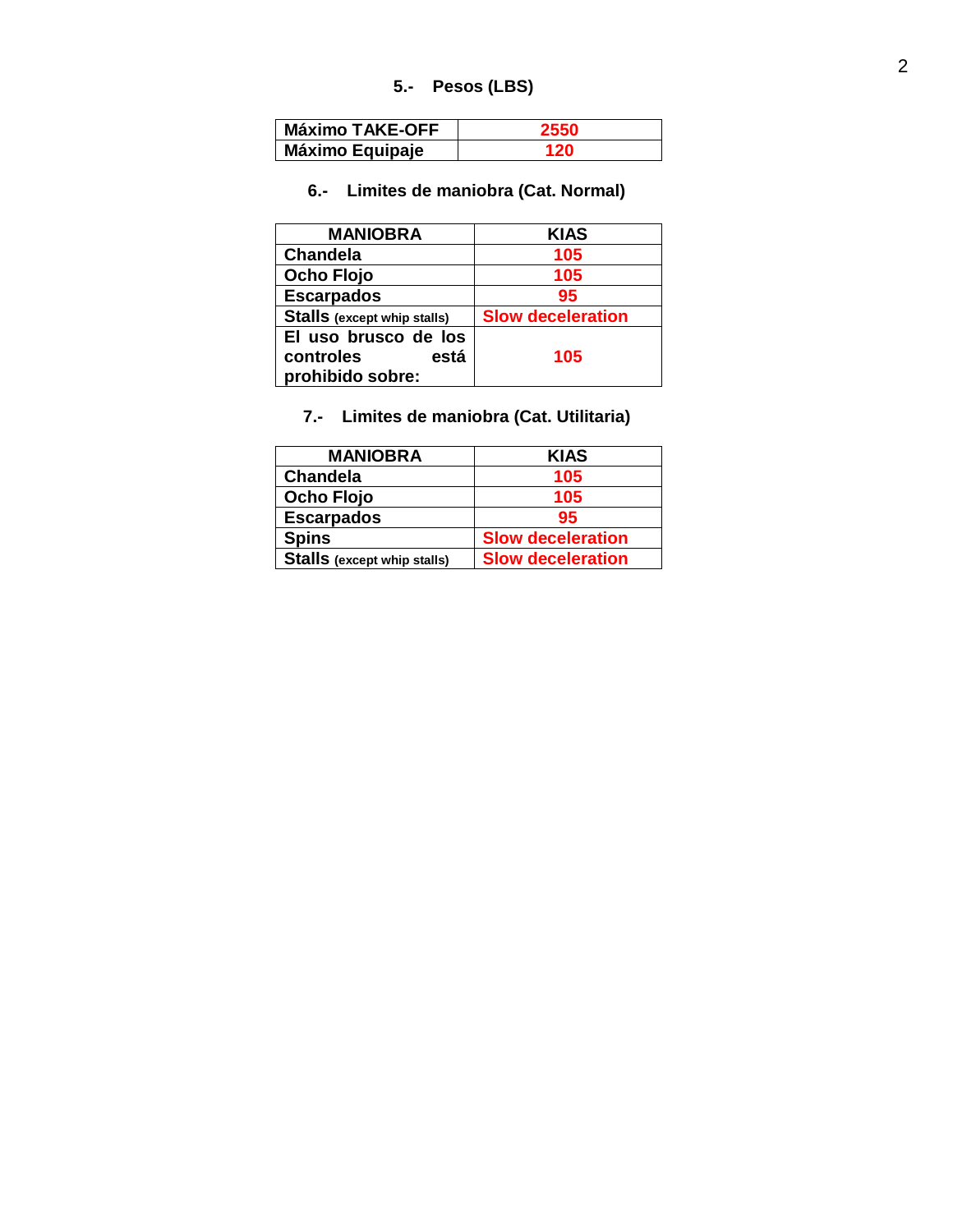## **B.- EMERGENCY PROCEDURES**

### **- ENGINE FAILURE DURING TAKEOFF ROLL**

- **1.- Throttle Control……………………………………. IDLE (pull full out)**
- **2.- Brakes……………………………………………….. APPLY**

## **- ENGINE FAILURE IMMEDIATELY AFTER TAKEOFF**

|  | 65 KIAS - Flaps 10º - FULL |
|--|----------------------------|

## **- ENGINE FAILURE DURING FLIGHT (Restart Procedures)**

- **1.- Airspeed…………………………………………….. 68 KIAS (best glide speed)**
- **2.- FUEL SHUTOFF Valve……………………………. ON (push full in)**
- **3.- FUEL SELECTOR valve……………………………BOTH**
- **4.- FUEL PUMP Switch……………………………….. ON**
- **5.- Mixture Control……………………………………..RICH (if restart has not occurred)**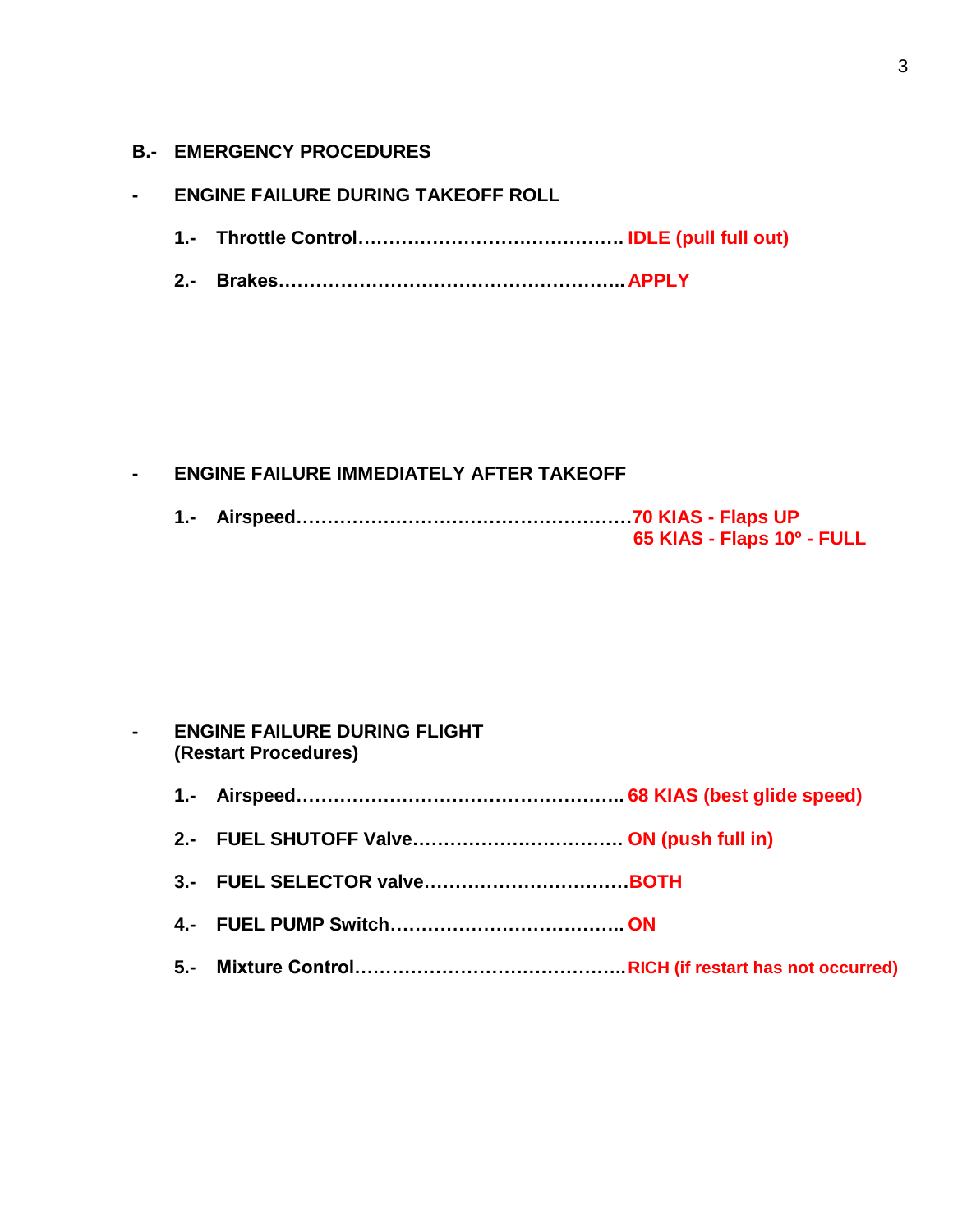# **FIRES**

|        | <b>DURING START ON GROUND</b>           |
|--------|-----------------------------------------|
|        | (continue cranking to start the engine) |
|        | <b>IF ENGINE STARTS</b>                 |
| $3 -$  |                                         |
|        | IF ENGINE FAILS TO START                |
|        |                                         |
| $3 -$  |                                         |
| $4. -$ |                                         |
| $5 -$  |                                         |
| $6 -$  |                                         |
| $7 -$  |                                         |
|        |                                         |
| $9 -$  | MASTER Switch (ALT and BAT)OFF          |
|        |                                         |
|        | <b>ENGINE FIRE IN FLIGHT</b>            |
| $1 -$  |                                         |
| $2 -$  |                                         |
| $3 -$  |                                         |
| 4.-    | MASTER Switch (ALT and BAT)OFF          |